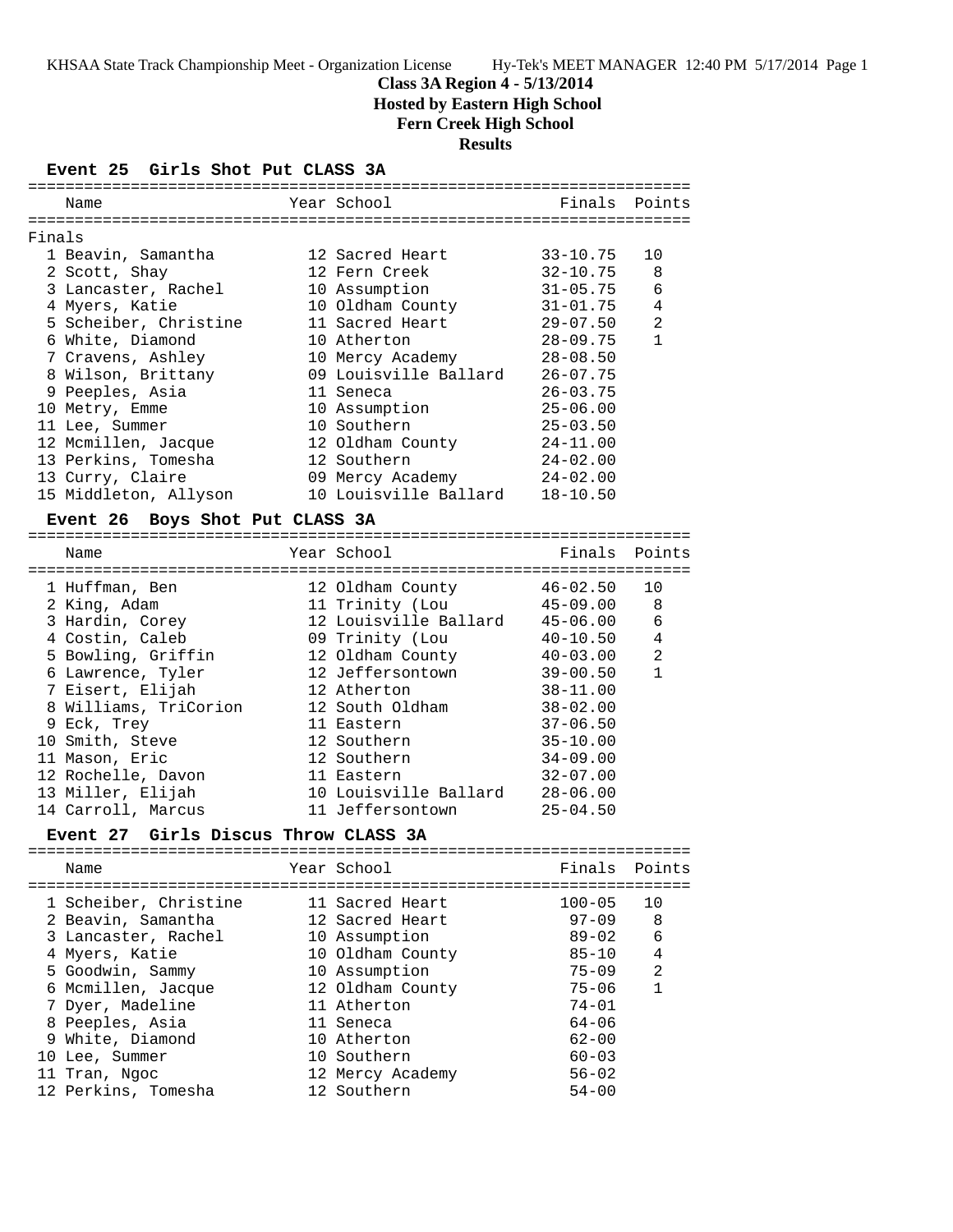KHSAA State Track Championship Meet - Organization License Hy-Tek's MEET MANAGER 12:40 PM 5/17/2014 Page 2

**Class 3A Region 4 - 5/13/2014**

 **Hosted by Eastern High School**

**Fern Creek High School**

**Results**

| Event 27 Girls Discus Throw CLASS 3A       |                       |              |                |
|--------------------------------------------|-----------------------|--------------|----------------|
| 13 Wilson, Brittany                        | 09 Louisville Ballard | $48 - 06$    |                |
| 14 Cravens, Ashley                         | 10 Mercy Academy      | $48 - 02$    |                |
| 15 Middleton, Allyson                      | 10 Louisville Ballard | $46 - 03$    |                |
| Event 28 Boys Discus Throw CLASS 3A        |                       |              |                |
| Name                                       | Year School           | Finals       | Points         |
| 1 Costin, Caleb                            | 09 Trinity (Lou       | $132 - 07$   | 10             |
| 2 King, Adam                               | 11 Trinity (Lou       | $129 - 00$   | 8              |
| 3 Bowling, Griffin                         | 12 Oldham County      | 117-07       | 6              |
| 4 Huffman, Ben                             | 12 Oldham County      | $116 - 11$   | 4              |
| 5 Hardin, Corey                            | 12 Louisville Ballard | 115-09       | 2              |
| 6 Eisert, Elijah                           | 12 Atherton           | $109 - 01$   | $\mathbf{1}$   |
| 7 Miller, Elijah                           | 10 Louisville Ballard | $94 - 05$    |                |
| 8 Rochelle, Davon                          | 11 Eastern            | $93 - 06$    |                |
| 9 Manuel, Blake                            | 12 Eastern            | $92 - 02$    |                |
| 10 Phillips, Deshaun                       | 11 Seneca             | $90 - 07$    |                |
| 11 Logdson, Andrew                         | 11 Southern           | 81-11        |                |
| 12 Pyle, Matthew                           | 11 Southern           | $76 - 03$    |                |
| 13 Beyerle, David                          | 09 South Oldham       | $72 - 03$    |                |
| Event 29 Girls Long Jump CLASS 3A          |                       |              |                |
| Name                                       | Year School           | Finals       | Points         |
|                                            |                       |              |                |
| 1 Gibbons, Alexis                          | 10 Mercy Academy      | $17 - 09.00$ | 10             |
| 2 Kogut, Cameron                           | 11 Oldham County      | 16-07.50     | 8              |
| 3 McMurchie, Sarah                         | 10 Oldham County      | $16 - 06.50$ | 6              |
| 4 Wilson, Erin                             | 11 South Oldham       | $16 - 04.00$ | 4              |
| 5 Ford, Erin                               | 11 Sacred Heart       | 15-05.00     | 2              |
| 6 Byrd, Jessica                            | 12 Assumption         | J15-05.00    | $\mathbf{1}$   |
| 7 Cromwell, Alex                           | 12 Eastern            | $15 - 04.50$ |                |
| 8 Woodard, Jazell                          | 11 Sacred Heart       | $14 - 08.50$ |                |
| 9 Lovelace, Grace                          | 09 Louisville Ballard | $14 - 07.00$ |                |
| 10 Just, Abbey                             | 09 Mercy Academy      | $14 - 05.50$ |                |
| 11 O'Dea, Molly                            | 10 Assumption         | $14 - 04.25$ |                |
| Boys Long Jump CLASS 3A<br><b>Event 30</b> |                       |              |                |
| Name                                       | Year School           | Finals       | Points         |
|                                            |                       |              |                |
| 1 Swabek, Cody                             | 12 Trinity (Lou       | $20 - 09.00$ | 10             |
| 2 Masden, Moe                              | 11 Louisville Ballard | $20 - 03.50$ | 8              |
| 3 Ballard, Mikal                           | 11 Seneca             | $J20-03.50$  | 6              |
| 4 Jones, Kassaun                           | 09 Louisville Ballard | $20 - 02.00$ | $\overline{4}$ |
| 5 Biddix, Santo                            | 10 Trinity (Lou       | $20 - 01.00$ | $\overline{c}$ |
| 6 Gipson, Dereke                           | 10 Jeffersontown      | $17 - 10.00$ | 1              |
| 7 Grogan, Tom                              | 09 Oldham County      | $17 - 05.00$ |                |
| 8 Kinnard, Will                            | 11 Eastern            | $17 - 02.50$ |                |
| 9 English, Keith                           | 11 Fern Creek         | $16 - 08.00$ |                |
| 10 Stocking, Jonathan                      | 12 Oldham County      | $16 - 06.00$ |                |
| 11 Williams, Michael                       | 10 Fern Creek         | $15 - 06.00$ |                |

-- Loveley, Marquis 11 South Oldham ND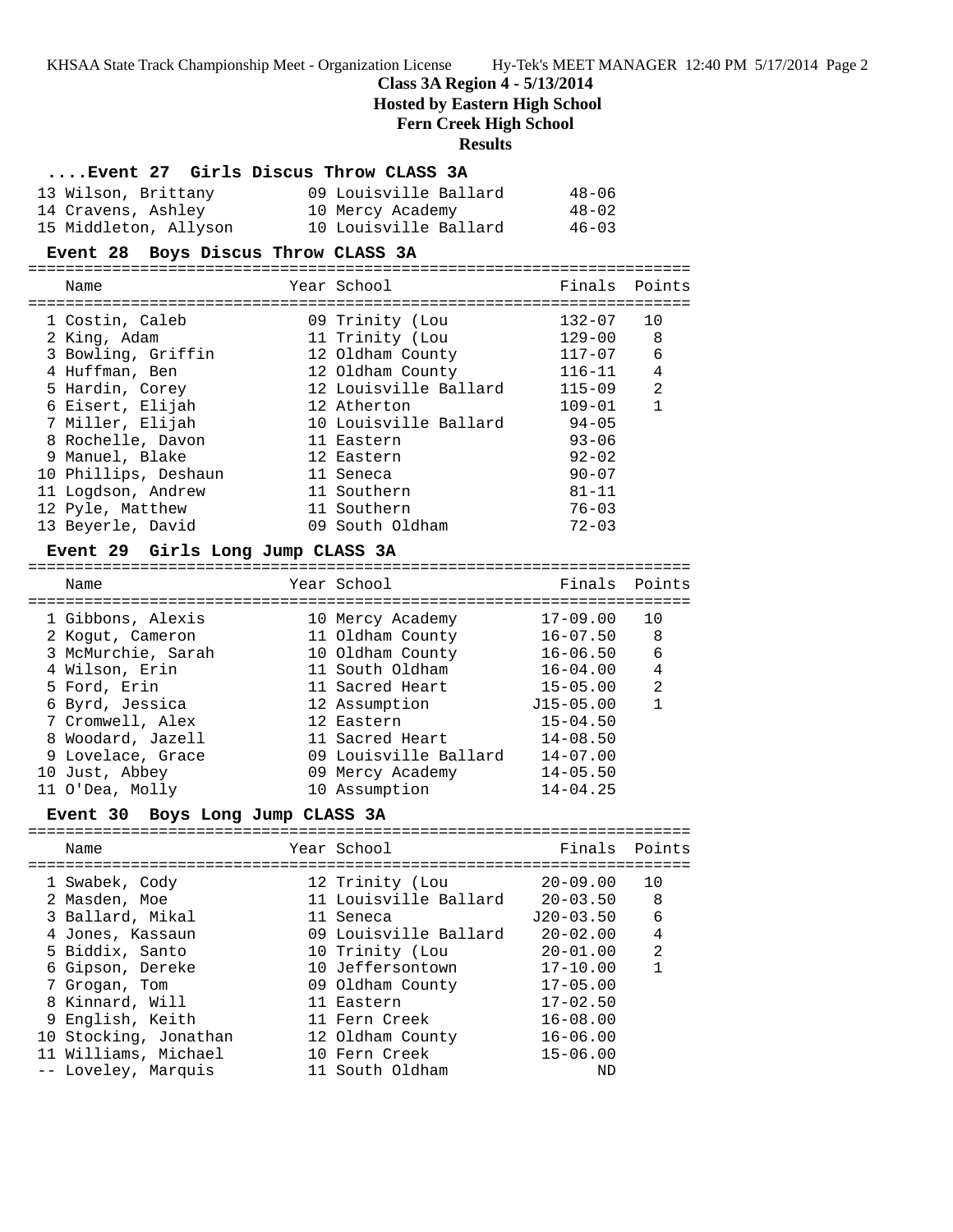**Hosted by Eastern High School**

KHSAA State Track Championship Meet - Organization License Hy-Tek's MEET MANAGER 12:40 PM 5/17/2014 Page 3 **Class 3A Region 4 - 5/13/2014 Fern Creek High School Results ....Event 30 Boys Long Jump CLASS 3A** -- Harris, Travon 11 Seneca ND **Event 31 Girls Triple Jump CLASS 3A** ======================================================================= Name The Year School The Finals Points ======================================================================= 1 McMurchie, Sarah 10 Oldham County 35-06.00 10 2 O'Dea, Molly 10 Assumption 34-10.50 8 3 Hennis, Olivia 10 Mercy Academy 34-01.00 6 4 Wilson, Erin 11 South Oldham 33-09.50 4 5 Cromwell, Alex 12 Eastern 31-10.00 2 6 Kogut, Cameron 11 Oldham County 31-02.00 1 7 Byrd, Jessica 12 Assumption 30-11.00 8 Welch, Christie 11 Louisville Ballard 30-06.25 9 Woodard, Jazell 11 Sacred Heart 30-04.75 10 Lewis, Jasmine 11 Atherton 28-00.50 11 Sherrard, Kelsey 11 Mercy Academy 26-03.00 **Event 32 Boys Triple Jump CLASS 3A** ======================================================================= Name Year School Finals Points ======================================================================= 1 Biddix, Santo 10 Trinity (Lou 42-01.00 10 2 Masden, Moe 11 Louisville Ballard 41-09.50 8 3 Keith, Tamron 09 Trinity (Lou 40-01.50 6 4 Jones, Kassaun 09 Louisville Ballard 39-01.00 4 5 Rainey, William 11 Atherton 38-07.00 2 6 Helton, Aidan 10 South Oldham 34-10.00 1 7 Hoover, Dyllon 09 South Oldham 34-08.00 8 English, Keith 11 Fern Creek 34-06.00 9 Grogan, Tom 09 Oldham County 34-03.00 -- Stocking, Jonathan 12 Oldham County ND **Event 33 Girls High Jump CLASS 3A** ======================================================================= Name The Year School The Finals Points ======================================================================= 1 Horton, Taylor 12 Eastern 5-00.00 10 2 Winkler, Emily 12 Sacred Heart J5-00.00 8 3 Crotty, Annie 12 Assumption 4-08.00 6 4 Lovelace, Grace 09 Louisville Ballard J4-08.00 4 5 Just, Abbey 09 Mercy Academy J4-08.00 2 6 Lewis, Jasmine 11 Atherton 4-06.00 1 7 Shacklette, Sienna 09 Oldham County J4-06.00 8 Rakutt, Lillie 09 Sacred Heart 4-04.00 -- Welch, Christie 11 Louisville Ballard NH -- Whitehill, Rachel 11 Oldham County NH

#### **Event 34 Boys High Jump CLASS 3A**

| Name                 | Year School      | Finals Points |       |
|----------------------|------------------|---------------|-------|
| 1 Swabek, Cody       | 12 Trinity (Lou  | 6-00.00       | ່ 1 N |
| 2 Killebrew, Charles | 10 Jeffersontown | $5 - 10.00$   | - 8   |